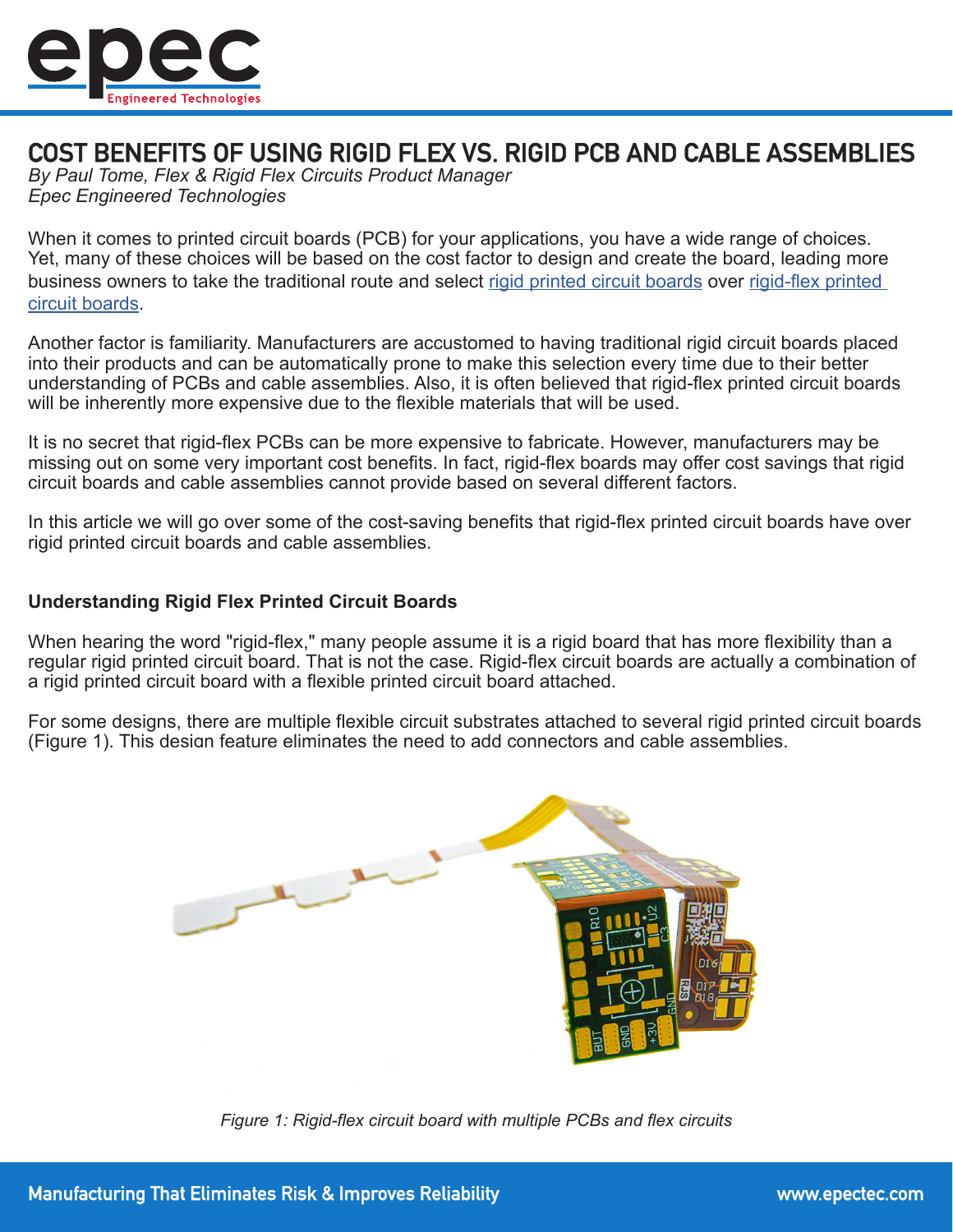

A rigid-flex printed circuit board is unique as the rigid part of the circuitry can be placed directly into the application. Then, the flexible section can be bent and even folded to fit around components to make another direct connection. This aspect ensures a reliable connection to parts for higher performance.

Some of the most common products that incorporate rigid-flex PCBs in their design include laptop computers, smartphones, and wearable devices due to the bending capabilities of rigid-flex.

A good example of this would be a desktop computer compared to a laptop. Most people have seen the inside of a desktop computer with the cover removed.

It's filled with various circuit boards, connected by ribbon cables and cables assemblies (Figure 2). If you take apart your laptop, particularly the back cover on the hinge that separates the screen from the keypad, you would reveal the rigid-flex circuitry (Figure 3).



*Figure 2: Inside view of desktop computer filled with various circuit boards, connected by ribbon cables and cables assemblies.*



*Figure 3: Inside view of laptop computer, revealing rigid-flex circuitry.*

A difference between a rigid-flex circuit and a rigid PCB design is the low flow prepreg that is used. While it is made from the same material as high flow prepreg, the low flow prepreg has a higher level of curing so that the prepreg will not extrude to the surface on the flexible sections of the rigid-flex printed circuit board before lamination. [Stiffeners may also be used along the flex areas](http://www.epectec.com/flex/flex-circuit-stiffeners.html), to support component areas and may be applied to one or both sides.

# **Cost Benefits to Rigid Flex Printed Circuit Boards**

# **Smaller Sizes to Save on Materials**

When thinking about rigid-flex circuit boards, take into consideration that these circuit boards can be designed and manufactured into much smaller overall sizes due to the elimination of additional connectors. This means that the end product doesn't have to be designed around the circuitry.

Instead, you can design the product and make the rigid-flex circuit board fit better into the smaller space. This cost advantage is perfect for [applications that come in smaller and thinner sizes](https://www.epectec.com/flex/flexible-pcb-microcircuits.html), such as handheld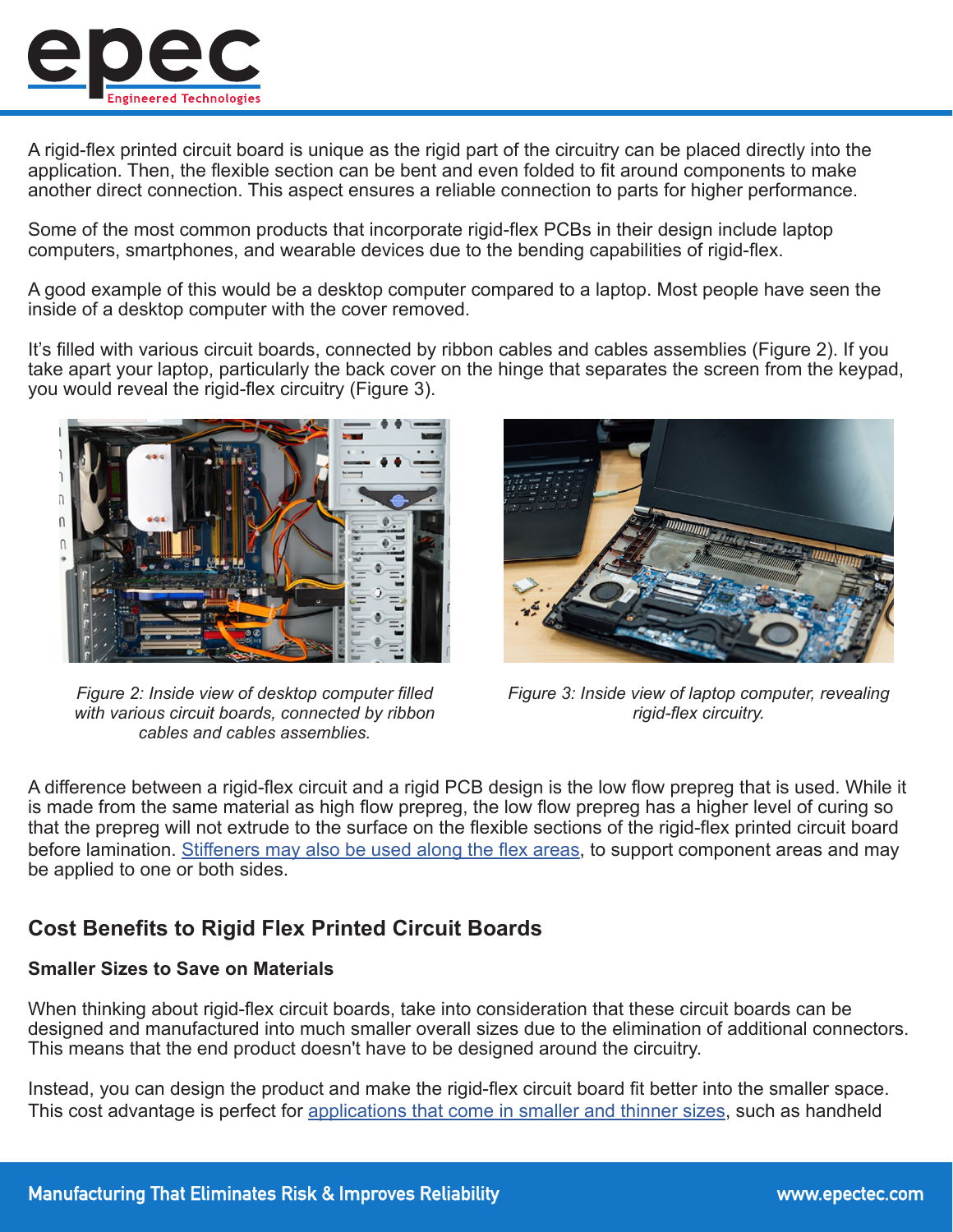

devices. With the smaller size, the rigid-flex printed circuit board reduces the overall cost of the assembly as it doesn't require as much materials.

# **Fewer Parts During Mass Manufacturing Runs**

If the product requires multiple circuit boards, the costs increase when it comes to manufacturing rigid PCBs even though the materials may be cheaper. Why? Because with each rigid printed circuit, there will need to be connectors and cable assemblies added to connect each circuit board together, increasing costs as more and more parts are added into the assembly process.

Rigid flex circuit boards streamline the process as it doesn't need extra connectors and cables to interconnect each printed circuit board together. Instead, the additional circuitry is integrated through the flex areas into the same part.

[It removes the need for cable assemblies,](https://www.epectec.com/cable-assemblies/) helping to speed up long production runs and make it more cost effective. It is also more aesthetically pleasing, which can be a factor when the appearance of the application is important to investors and consumers.

#### **Simplified Assembly Run Requirements**

As already mentioned, rigid-flex printed circuit boards can reduce costs by streamlining the connection process by eliminating the need for cable assemblies and multiple circuit boards. Tied into this solution, rigid-flex circuits also simplify assembly production runs as only one production line is needed to make these circuit boards.

With rigid circuit boards, multiple production runs are needed to make the circuitry, cables, connections, and other assembly requirements as well as the final assembly.

With each additional assembly operation, manufacturing costs are increased, and changeovers also add to these expenses if using one assembly line to first make the rigid printed circuit boards, and then it must be changed to make the cable assemblies.

# **Longer Lasting Printed Circuit Boards**

Some manufacturers will focus on the initial design and build costs of rigid-flex printed circuit boards to decide on whether to take this route. Yet they also need to look at the long-term benefits.

Rigid flex printed circuit boards are resilient and durable, offering an inherent increased long-term reliability through the elimination of many points of interconnect. They are also light and robust, making them suitable for today's advanced technological applications in smaller and lightweight sizes.

Another advantage is that rigid-flex printed circuits also help to reduce emissions, through available shielding options, and to improving signal quality due to the reduction of interconnects that are needed with rigid printed circuits.

Rigid-flex circuit boards offer longer service life and higher quality. With industries such as aerospace using